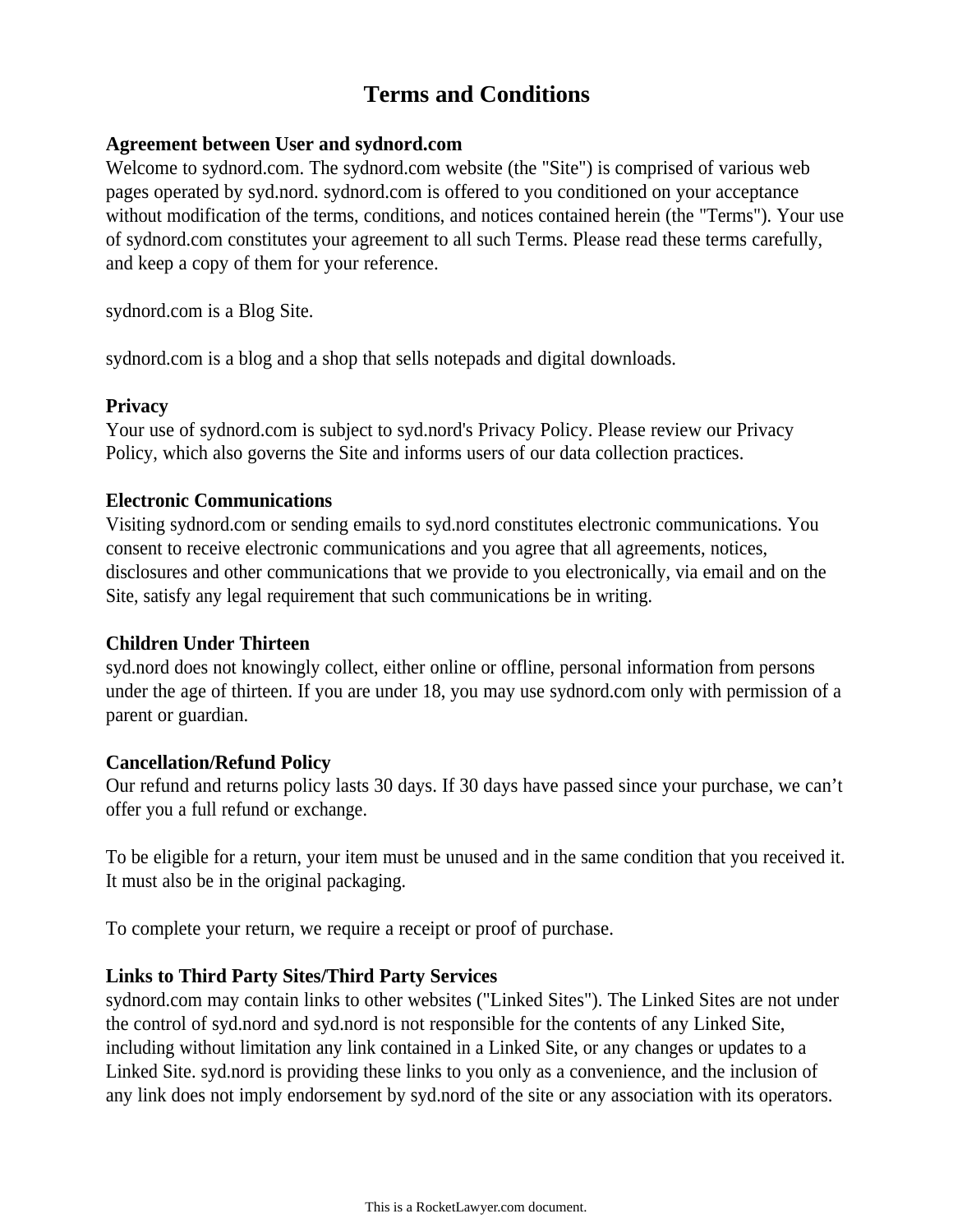Certain services made available via sydnord.com are delivered by third party sites and organizations. By using any product, service or functionality originating from the sydnord.com domain, you hereby acknowledge and consent that syd.nord may share such information and data with any third party with whom syd.nord has a contractual relationship to provide the requested product, service or functionality on behalf of sydnord.com users and customers.

### **No Unlawful or Prohibited Use/Intellectual Property**

You are granted a non-exclusive, non-transferable, revocable license to access and use sydnord.com strictly in accordance with these terms of use. As a condition of your use of the Site, you warrant to syd.nord that you will not use the Site for any purpose that is unlawful or prohibited by these Terms. You may not use the Site in any manner which could damage, disable, overburden, or impair the Site or interfere with any other party's use and enjoyment of the Site. You may not obtain or attempt to obtain any materials or information through any means not intentionally made available or provided for through the Site.

All content included as part of the Service, such as text, graphics, logos, images, as well as the compilation thereof, and any software used on the Site, is the property of syd.nord or its suppliers and protected by copyright and other laws that protect intellectual property and proprietary rights. You agree to observe and abide by all copyright and other proprietary notices, legends or other restrictions contained in any such content and will not make any changes thereto.

You will not modify, publish, transmit, reverse engineer, participate in the transfer or sale, create derivative works, or in any way exploit any of the content, in whole or in part, found on the Site. syd.nord content is not for resale. Your use of the Site does not entitle you to make any unauthorized use of any protected content, and in particular you will not delete or alter any proprietary rights or attribution notices in any content. You will use protected content solely for your personal use, and will make no other use of the content without the express written permission of syd.nord and the copyright owner. You agree that you do not acquire any ownership rights in any protected content. We do not grant you any licenses, express or implied, to the intellectual property of syd.nord or our licensors except as expressly authorized by these Terms.

# **Use of Communication Services**

The Site may contain bulletin board services, chat areas, news groups, forums, communities, personal web pages, calendars, and/or other message or communication facilities designed to enable you to communicate with the public at large or with a group (collectively, "Communication Services"). You agree to use the Communication Services only to post, send and receive messages and material that are proper and related to the particular Communication Service.

By way of example, and not as a limitation, you agree that when using a Communication Service, you will not: defame, abuse, harass, stalk, threaten or otherwise violate the legal rights (such as rights of privacy and publicity) of others; publish, post, upload, distribute or disseminate any inappropriate, profane, defamatory, infringing, obscene, indecent or unlawful topic, name, material or information; upload files that contain software or other material protected by intellectual property laws (or by rights of privacy of publicity) unless you own or control the rights thereto or have received all necessary consents; upload files that contain viruses, corrupted files, or any other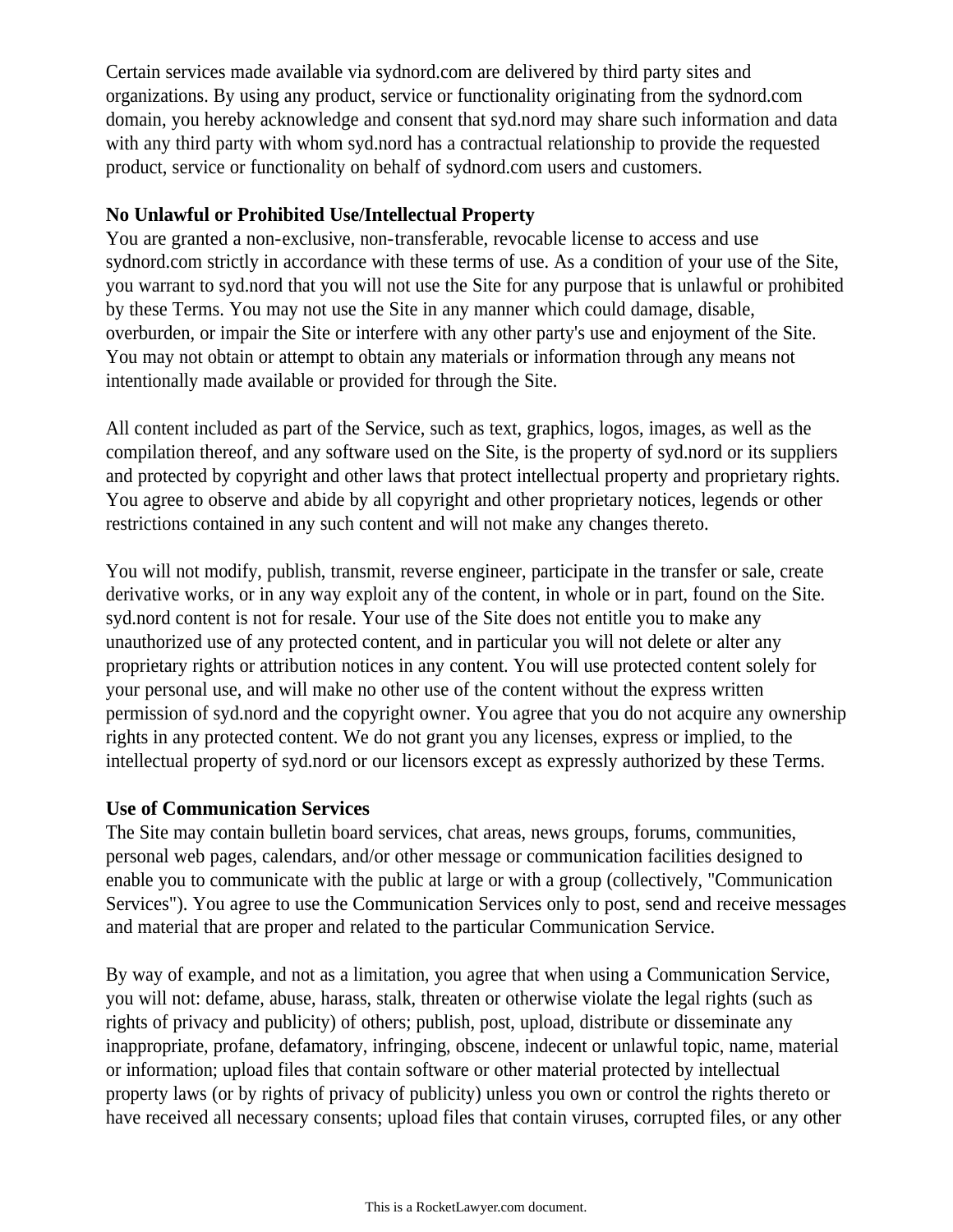similar software or programs that may damage the operation of another's computer; advertise or offer to sell or buy any goods or services for any business purpose, unless such Communication Service specifically allows such messages; conduct or forward surveys, contests, pyramid schemes or chain letters; download any file posted by another user of a Communication Service that you know, or reasonably should know, cannot be legally distributed in such manner; falsify or delete any author attributions, legal or other proper notices or proprietary designations or labels of the origin or source of software or other material contained in a file that is uploaded; restrict or inhibit any other user from using and enjoying the Communication Services; violate any code of conduct or other guidelines which may be applicable for any particular Communication Service; harvest or otherwise collect information about others, including e-mail addresses, without their consent; violate any applicable laws or regulations.

syd.nord has no obligation to monitor the Communication Services. However, syd.nord reserves the right to review materials posted to a Communication Service and to remove any materials in its sole discretion. syd.nord reserves the right to terminate your access to any or all of the Communication Services at any time without notice for any reason whatsoever.

syd.nord reserves the right at all times to disclose any information as necessary to satisfy any applicable law, regulation, legal process or governmental request, or to edit, refuse to post or to remove any information or materials, in whole or in part, in syd.nord's sole discretion.

Always use caution when giving out any personally identifying information about yourself or your children in any Communication Service. syd.nord does not control or endorse the content, messages or information found in any Communication Service and, therefore, syd.nord specifically disclaims any liability with regard to the Communication Services and any actions resulting from your participation in any Communication Service. Managers and hosts are not authorized syd.nord spokespersons, and their views do not necessarily reflect those of syd.nord.

Materials uploaded to a Communication Service may be subject to posted limitations on usage, reproduction and/or dissemination. You are responsible for adhering to such limitations if you upload the materials.

# **Materials Provided to sydnord.com or Posted on Any syd.nord Web Page**

syd.nord does not claim ownership of the materials you provide to sydnord.com (including feedback and suggestions) or post, upload, input or submit to any syd.nord Site or our associated services (collectively "Submissions"). However, by posting, uploading, inputting, providing or submitting your Submission you are granting syd.nord, our affiliated companies and necessary sublicensees permission to use your Submission in connection with the operation of their Internet businesses including, without limitation, the rights to: copy, distribute, transmit, publicly display, publicly perform, reproduce, edit, translate and reformat your Submission; and to publish your name in connection with your Submission.

No compensation will be paid with respect to the use of your Submission, as provided herein. syd.nord is under no obligation to post or use any Submission you may provide and may remove any Submission at any time in syd.nord's sole discretion.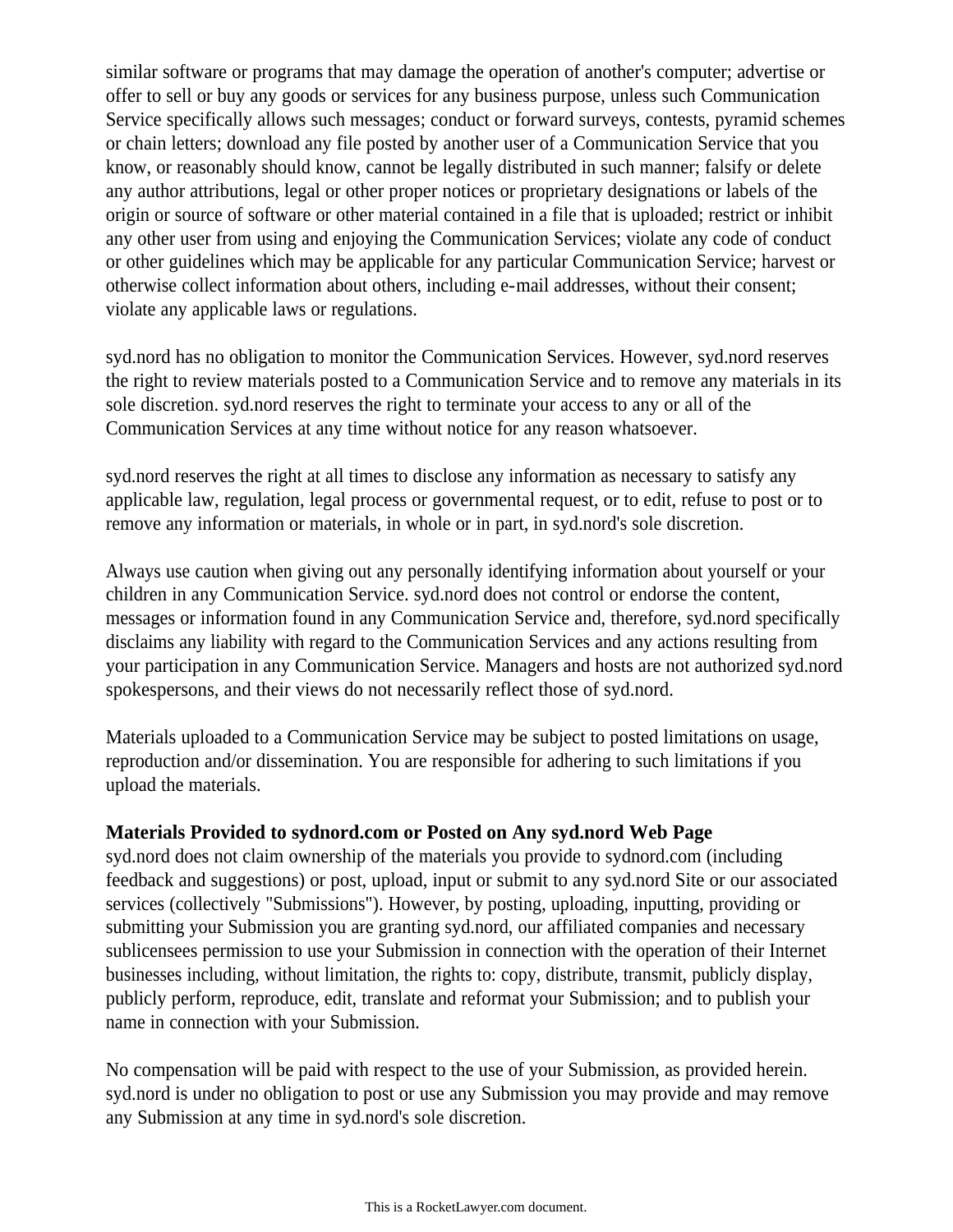By posting, uploading, inputting, providing or submitting your Submission you warrant and represent that you own or otherwise control all of the rights to your Submission as described in this section including, without limitation, all the rights necessary for you to provide, post, upload, input or submit the Submissions.

#### **International Users**

The Service is controlled, operated and administered by syd.nord from our offices within the USA. If you access the Service from a location outside the USA, you are responsible for compliance with all local laws. You agree that you will not use the syd.nord Content accessed through sydnord.com in any country or in any manner prohibited by any applicable laws, restrictions or regulations.

# **Indemnification**

You agree to indemnify, defend and hold harmless syd.nord, its officers, directors, employees, agents and third parties, for any losses, costs, liabilities and expenses (including reasonable attorney's fees) relating to or arising out of your use of or inability to use the Site or services, any user postings made by you, your violation of any terms of this Agreement or your violation of any rights of a third party, or your violation of any applicable laws, rules or regulations. syd.nord reserves the right, at its own cost, to assume the exclusive defense and control of any matter otherwise subject to indemnification by you, in which event you will fully cooperate with syd.nord in asserting any available defenses.

### **Arbitration**

In the event the parties are not able to resolve any dispute between them arising out of or concerning these Terms and Conditions, or any provisions hereof, whether in contract, tort, or otherwise at law or in equity for damages or any other relief, then such dispute shall be resolved only by final and binding arbitration pursuant to the Federal Arbitration Act, conducted by a single neutral arbitrator and administered by the American Arbitration Association, or a similar arbitration service selected by the parties, in a location mutually agreed upon by the parties. The arbitrator's award shall be final, and judgment may be entered upon it in any court having jurisdiction. In the event that any legal or equitable action, proceeding or arbitration arises out of or concerns these Terms and Conditions, the prevailing party shall be entitled to recover its costs and reasonable attorney's fees. The parties agree to arbitrate all disputes and claims in regards to these Terms and Conditions or any disputes arising as a result of these Terms and Conditions, whether directly or indirectly, including Tort claims that are a result of these Terms and Conditions. The parties agree that the Federal Arbitration Act governs the interpretation and enforcement of this provision. The entire dispute, including the scope and enforceability of this arbitration provision shall be determined by the Arbitrator. This arbitration provision shall survive the termination of these Terms and Conditions.

# **Class Action Waiver**

Any arbitration under these Terms and Conditions will take place on an individual basis; class arbitrations and class/representative/collective actions are not permitted. THE PARTIES AGREE THAT A PARTY MAY BRING CLAIMS AGAINST THE OTHER ONLY IN EACH'S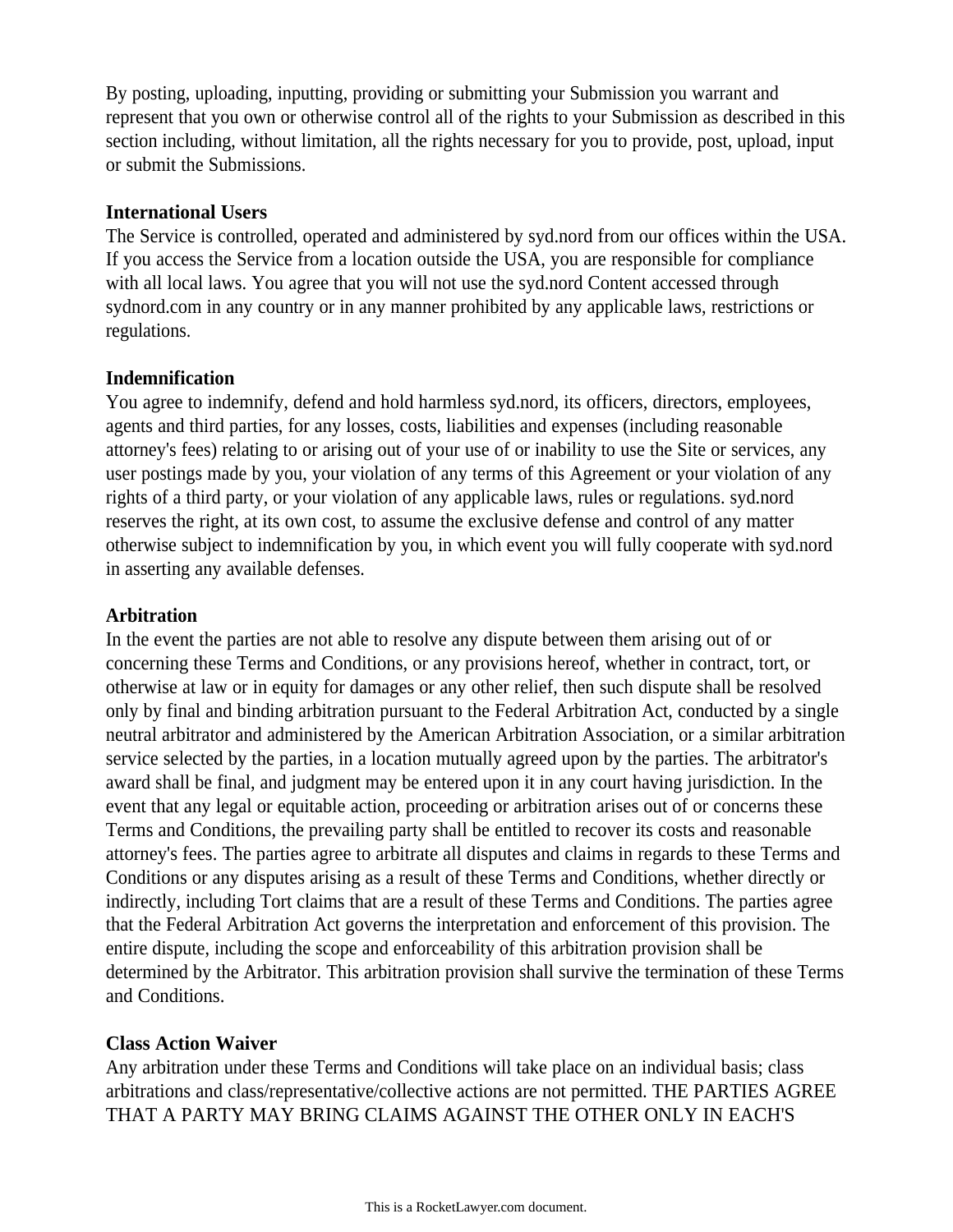INDIVIDUAL CAPACITY, AND NOT AS A PLAINTIFF OR CLASS MEMBER IN ANY PUTATIVE CLASS, COLLECTIVE AND/ OR REPRESENTATIVE PROCEEDING, SUCH AS IN THE FORM OF A PRIVATE ATTORNEY GENERAL ACTION AGAINST THE OTHER. Further, unless both you and syd.nord agree otherwise, the arbitrator may not consolidate more than one person's claims, and may not otherwise preside over any form of a representative or class proceeding.

#### **Liability Disclaimer**

THE INFORMATION, SOFTWARE, PRODUCTS, AND SERVICES INCLUDED IN OR AVAILABLE THROUGH THE SITE MAY INCLUDE INACCURACIES OR TYPOGRAPHICAL ERRORS. CHANGES ARE PERIODICALLY ADDED TO THE INFORMATION HEREIN. SYD.NORD AND/OR ITS SUPPLIERS MAY MAKE IMPROVEMENTS AND/OR CHANGES IN THE SITE AT ANY TIME.

SYD.NORD AND/OR ITS SUPPLIERS MAKE NO REPRESENTATIONS ABOUT THE SUITABILITY, RELIABILITY, AVAILABILITY, TIMELINESS, AND ACCURACY OF THE INFORMATION, SOFTWARE, PRODUCTS, SERVICES AND RELATED GRAPHICS CONTAINED ON THE SITE FOR ANY PURPOSE. TO THE MAXIMUM EXTENT PERMITTED BY APPLICABLE LAW, ALL SUCH INFORMATION, SOFTWARE, PRODUCTS, SERVICES AND RELATED GRAPHICS ARE PROVIDED "AS IS" WITHOUT WARRANTY OR CONDITION OF ANY KIND. SYD.NORD AND/OR ITS SUPPLIERS HEREBY DISCLAIM ALL WARRANTIES AND CONDITIONS WITH REGARD TO THIS INFORMATION, SOFTWARE, PRODUCTS, SERVICES AND RELATED GRAPHICS, INCLUDING ALL IMPLIED WARRANTIES OR CONDITIONS OF MERCHANTABILITY, FITNESS FOR A PARTICULAR PURPOSE, TITLE AND NON-INFRINGEMENT.

TO THE MAXIMUM EXTENT PERMITTED BY APPLICABLE LAW, IN NO EVENT SHALL SYD.NORD AND/OR ITS SUPPLIERS BE LIABLE FOR ANY DIRECT, INDIRECT, PUNITIVE, INCIDENTAL, SPECIAL, CONSEQUENTIAL DAMAGES OR ANY DAMAGES WHATSOEVER INCLUDING, WITHOUT LIMITATION, DAMAGES FOR LOSS OF USE, DATA OR PROFITS, ARISING OUT OF OR IN ANY WAY CONNECTED WITH THE USE OR PERFORMANCE OF THE SITE, WITH THE DELAY OR INABILITY TO USE THE SITE OR RELATED SERVICES, THE PROVISION OF OR FAILURE TO PROVIDE SERVICES, OR FOR ANY INFORMATION, SOFTWARE, PRODUCTS, SERVICES AND RELATED GRAPHICS OBTAINED THROUGH THE SITE, OR OTHERWISE ARISING OUT OF THE USE OF THE SITE, WHETHER BASED ON CONTRACT, TORT, NEGLIGENCE, STRICT LIABILITY OR OTHERWISE, EVEN IF SYD.NORD OR ANY OF ITS SUPPLIERS HAS BEEN ADVISED OF THE POSSIBILITY OF DAMAGES. BECAUSE SOME STATES/JURISDICTIONS DO NOT ALLOW THE EXCLUSION OR LIMITATION OF LIABILITY FOR CONSEQUENTIAL OR INCIDENTAL DAMAGES, THE ABOVE LIMITATION MAY NOT APPLY TO YOU. IF YOU ARE DISSATISFIED WITH ANY PORTION OF THE SITE, OR WITH ANY OF THESE TERMS OF USE, YOUR SOLE AND EXCLUSIVE REMEDY IS TO DISCONTINUE USING THE SITE.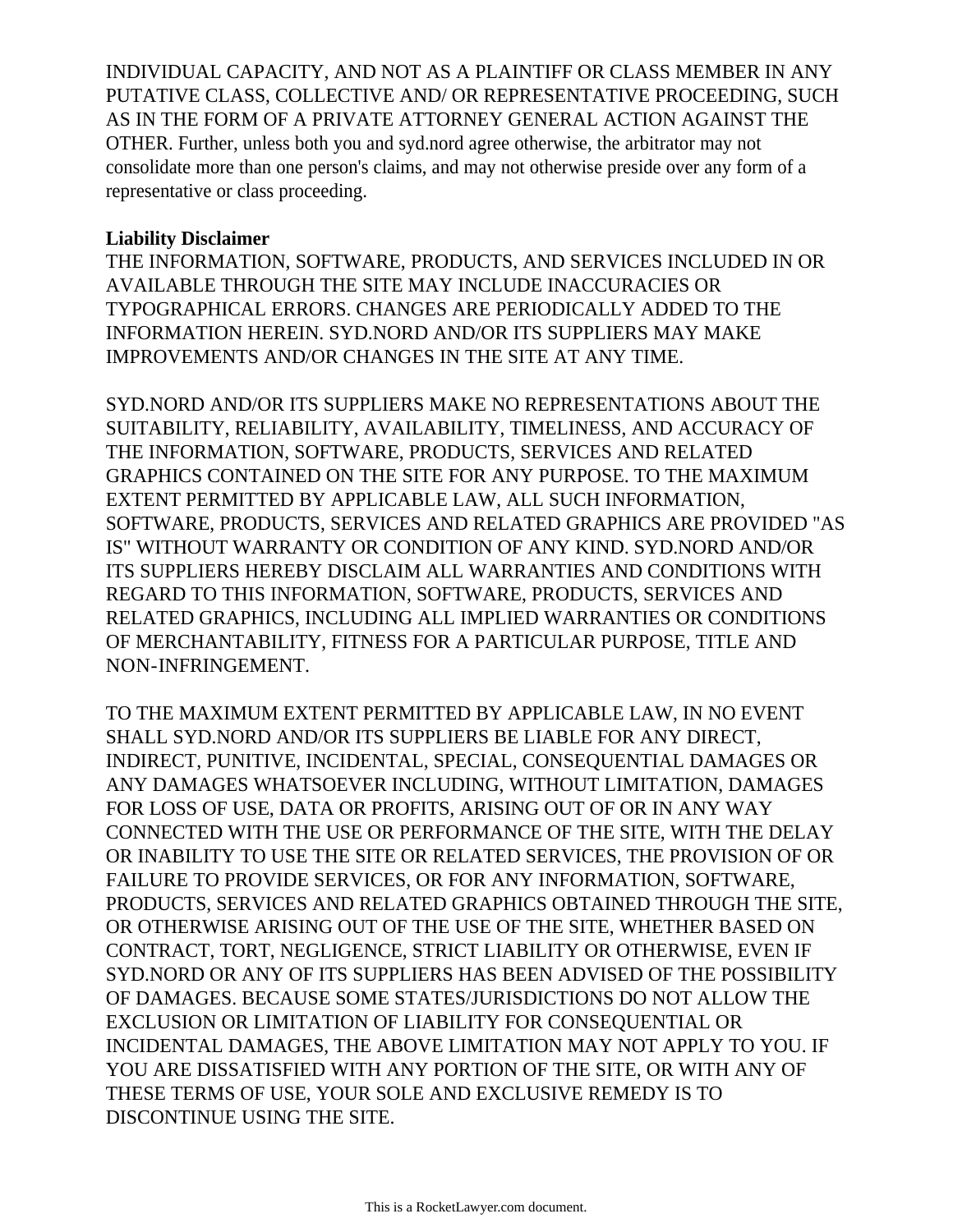# **Termination/Access Restriction**

syd.nord reserves the right, in its sole discretion, to terminate your access to the Site and the related services or any portion thereof at any time, without notice. To the maximum extent permitted by law, this agreement is governed by the laws of the State of Michigan and you hereby consent to the exclusive jurisdiction and venue of courts in Michigan in all disputes arising out of or relating to the use of the Site. Use of the Site is unauthorized in any jurisdiction that does not give effect to all provisions of these Terms, including, without limitation, this section.

You agree that no joint venture, partnership, employment, or agency relationship exists between you and syd.nord as a result of this agreement or use of the Site. syd.nord's performance of this agreement is subject to existing laws and legal process, and nothing contained in this agreement is in derogation of syd.nord's right to comply with governmental, court and law enforcement requests or requirements relating to your use of the Site or information provided to or gathered by syd.nord with respect to such use. If any part of this agreement is determined to be invalid or unenforceable pursuant to applicable law including, but not limited to, the warranty disclaimers and liability limitations set forth above, then the invalid or unenforceable provision will be deemed superseded by a valid, enforceable provision that most closely matches the intent of the original provision and the remainder of the agreement shall continue in effect.

Unless otherwise specified herein, this agreement constitutes the entire agreement between the user and syd.nord with respect to the Site and it supersedes all prior or contemporaneous communications and proposals, whether electronic, oral or written, between the user and syd.nord with respect to the Site. A printed version of this agreement and of any notice given in electronic form shall be admissible in judicial or administrative proceedings based upon or relating to this agreement to the same extent and subject to the same conditions as other business documents and records originally generated and maintained in printed form. It is the express wish to the parties that this agreement and all related documents be written in English.

#### **Changes to Terms**

syd.nord reserves the right, in its sole discretion, to change the Terms under which sydnord.com is offered. The most current version of the Terms will supersede all previous versions. syd.nord encourages you to periodically review the Terms to stay informed of our updates.

# **Contact Us**

syd.nord welcomes your questions or comments regarding the Terms:

syd.nord 7024 Steeplechase Ct Kalamazoo, Michigan 49009

Email Address: sydneynordquist@gmail.com